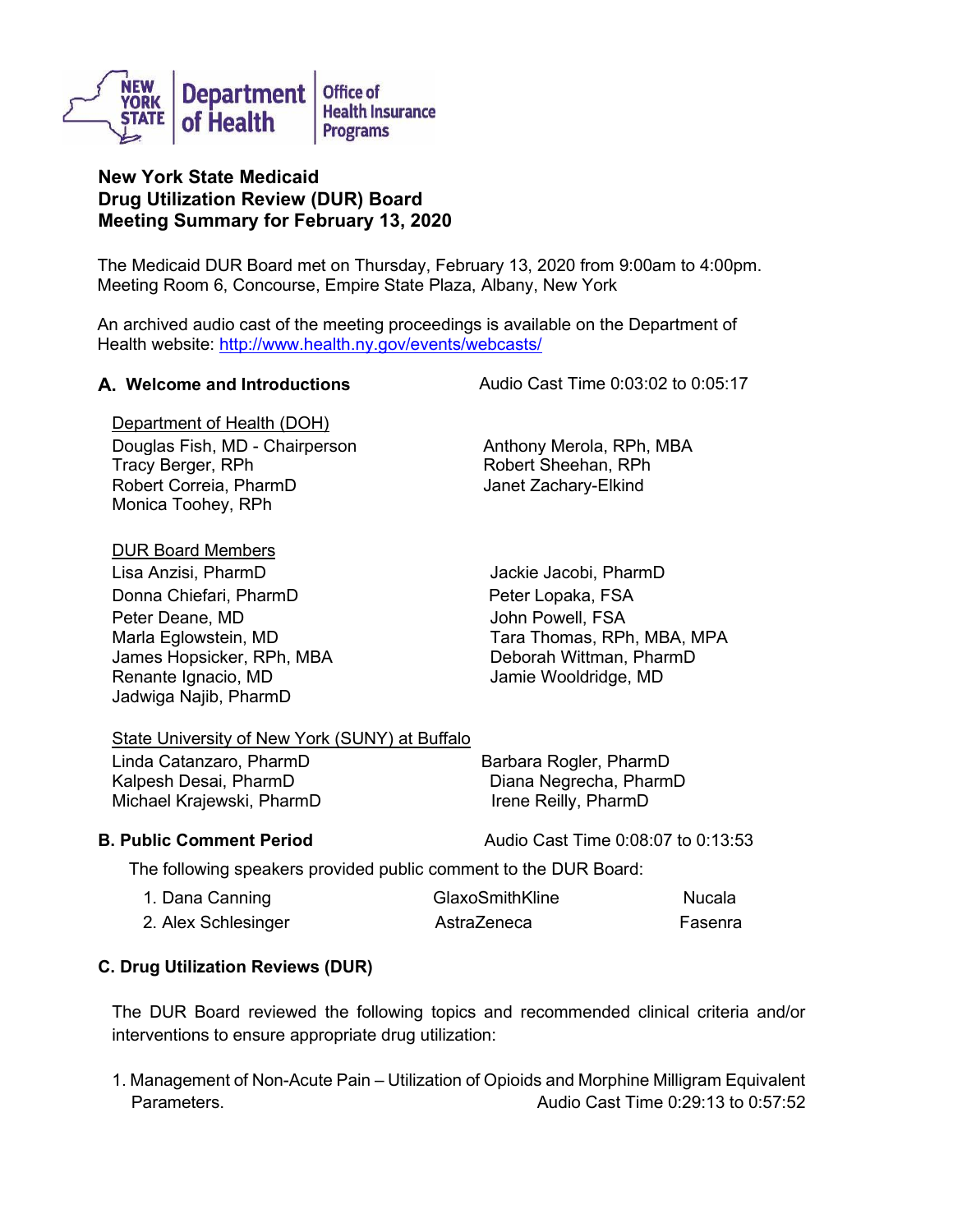Presented by Dr. Barbara Rogler from SUNY at Buffalo, guidelines for prescribing opioids in patients with chronic pain from the Centers for Disease Control and Prevention were summarized, including initiating or continuing opioids, opioid selection, dosage, follow-up and discontinuation, and assessing risk and addressing harms of opioid use. The purpose of the review was to evaluate the use of opioids for non-acute pain, defined as pain extending past 7 days, in both Medicaid Fee-for-Service (FFS) and Managed Care (MC) programs, and establish maximum daily morphine milligram equivalent (MME) safety edits for the treatment of non-acute pain.

 This was a retrospective evaluation of members receiving an opioid during the period from July 1, 2018 to September 30, 2018. The parameters were defined as a member's continuous enrollment in Medicaid for the 3-month period before and after their index opioid claim where the index opioid claim was the member's first claim during that time frame. This population was then divided into those identified as either opioid naïve or non-opioid naïve members. The results were summarized into three parts: opioid naïve members, non-opioid naïve members receiving 8-90 days of opioid therapy, and non-opioid naïve members receiving greater than 90 days of opioid therapy.

 In conclusion, recommendations were presented to consider an automated point-ofservice (POS) safety edit requiring provider intervention for members utilizing greater than or equal to 90 MME per day. Providers for members receiving greater than or equal to 90 MME per day will need to attest to the presence of an annual treatment plan in accordance with NYS Public Health Law 3331 implemented January 1, 2020. Members with a diagnosis of cancer, sickle cell disease, or those receiving hospice care would be excluded from the safety edit as well as members currently established on greater than or equal to 90 MME per day for the management of chronic, non-cancer pain.

| DOH Recommendation to the DUR Board                                                                                                                                                                                                                                 |                                     |  |  |                                                                                         |  |
|---------------------------------------------------------------------------------------------------------------------------------------------------------------------------------------------------------------------------------------------------------------------|-------------------------------------|--|--|-----------------------------------------------------------------------------------------|--|
|                                                                                                                                                                                                                                                                     |                                     |  |  | Audio Cast Time 0:54:44 to 1:04:24                                                      |  |
| Management of Non-Acute Pain: Utilization of Opioid and Morphine Milligram<br><b>Equivalent (MME) Parameters</b>                                                                                                                                                    |                                     |  |  |                                                                                         |  |
| <b>DOH Recommendation:</b>                                                                                                                                                                                                                                          |                                     |  |  |                                                                                         |  |
|                                                                                                                                                                                                                                                                     |                                     |  |  | Prior authorization is required when utilizing greater than or equal to 90 MME per day. |  |
| Non-acute pain is defined as greater than 7 days of opioid therapy.<br>$\bullet$<br>Prior authorization will not be required for members established on > 90MME<br>$\bullet$<br>per day.<br>• The MME parameter will not apply for members with cancer, sickle cell |                                     |  |  |                                                                                         |  |
|                                                                                                                                                                                                                                                                     | disease, or receiving hospice care. |  |  |                                                                                         |  |
|                                                                                                                                                                                                                                                                     | DUR Board vote: Yes 14 No 0         |  |  | Abstentions 0                                                                           |  |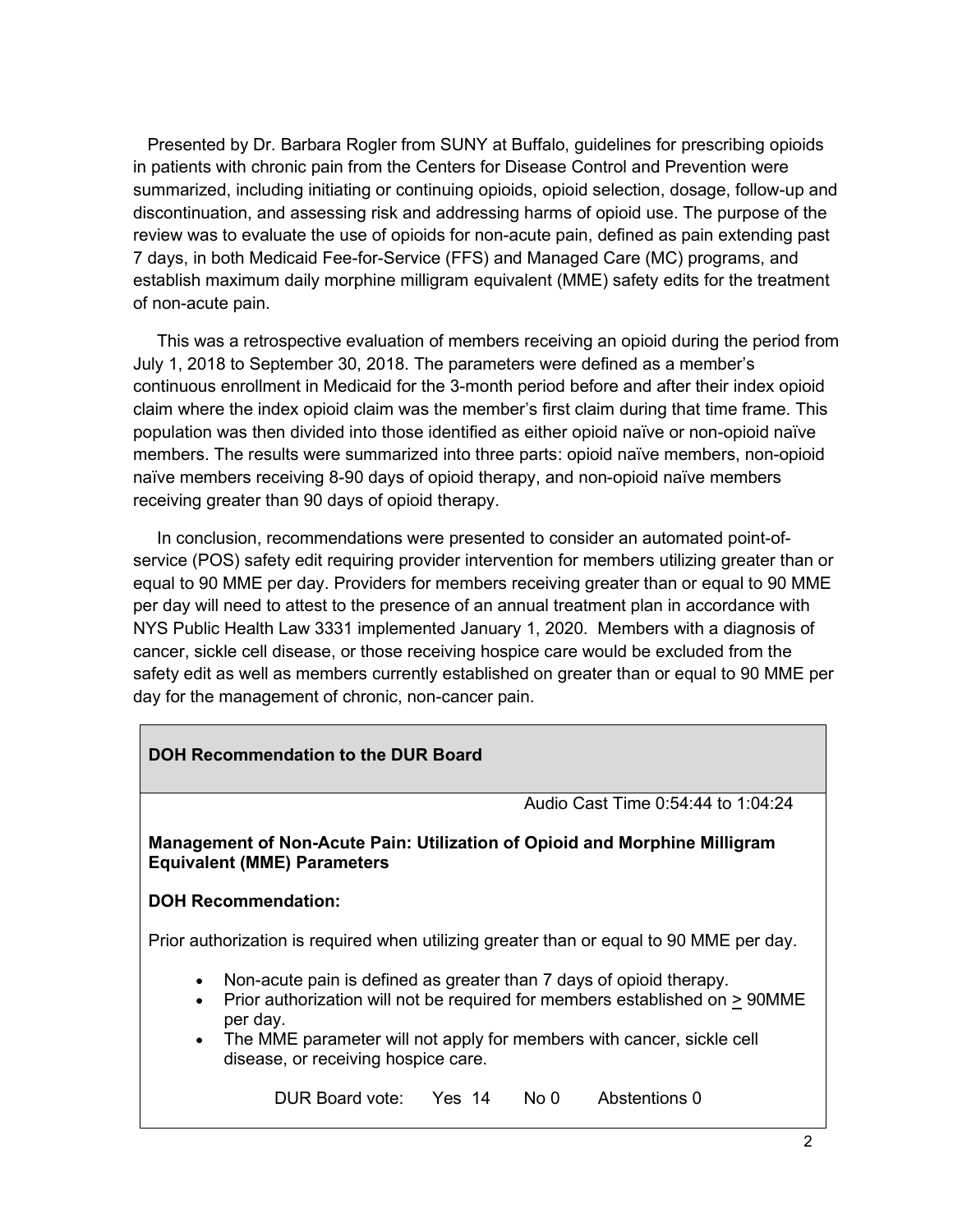2. Management of Eosinophilic Asthma (EA) – Utilization of Medication for EA and Place in Asthma Therapy. The Cast Time 1:40:54 to 2:22:19

 The Management of Eosinophilic Asthma review was presented to the DUR Board by Dr. Linda Catanzaro from SUNY at Buffalo. The presentation was initiated by a review of the biologic agents used in treating this condition (benralizumab, dupilumab, and mepolizumab) in the context of data from the New York State Medicaid population inclusive of the Fee-For-Service (FFS) and Managed Care (MC) programs. The second part of the review was to evaluate the place in therapy of these medications as supported by the Food and Drug Administration (FDA) approved labeling and asthma treatment guidelines. A synopsis of background material focusing on the chronic nature of the disease, its pathogenesis, identified inflammatory phenotypes of the disease as well as the biomarkers of those phenotypes, inclusive of Type 2 inflammation. Also included was a review of the FDA approved agents with respect to each agent's formulation, dose, and approved indication. It was noted that there are no additional compendia-supported uses for any of these agents. Pharmacology and safety were discussed for each of the drugs along with use in identified populations.

 The Global Initiative for Asthma (GINA) guidelines were reviewed including the role of eosinophilic asthma agents in the management of this condition. The use of these three agents was considered safe and effective as "add-on" therapy with little difference between them.

 The next area of presentation involved the overall utilization of the drugs Dupixent (dupilumab), Fasenra (benralizumab), and Nucala (mepolizumab), used in the treatment of eosinophilic asthma. Utilization of these agents in members with asthma, eosinophilic phenotype, and concurrent use as add-ons with members being treated with oral corticosteroids, inhaled corticosteroids, and inhaled corticosteroids with long acting beta agonists was presented.

 Conclusions from the data presented were summarized for the DUR Board. All three agents are approved for add-on maintenance therapy based upon severity of asthmatic condition or eosinophilic phenotype. Asthma treatment guidelines recommend phenotypic assessment and add-on therapy when asthma is not adequately controlled using high dose therapy of first-line agents used in the treatment of asthma. It was noted that 90% of FFS and MC members did have claims for phenotypic assessments with blood eosinophil count and/or fractional exhaled nitric oxide measurement during a one-year look-back period. In addition, about 87% of FFS and MC members had a history of the utilization of other anti-asthmatic agents (inhaled corticosteroids, inhaled corticosteroids with long acting beta agonists, as well as oral corticosteroids) during the year prior to or concurrent use with an eosinophilic asthma agent.

 Two recommendations were suggested for the use of the eosinophilic asthma agents: confirm diagnosis of FDA-approved use, and step therapy for uncontrolled, severe asthma with a patient's history of and concurrent use of a corticosteroid.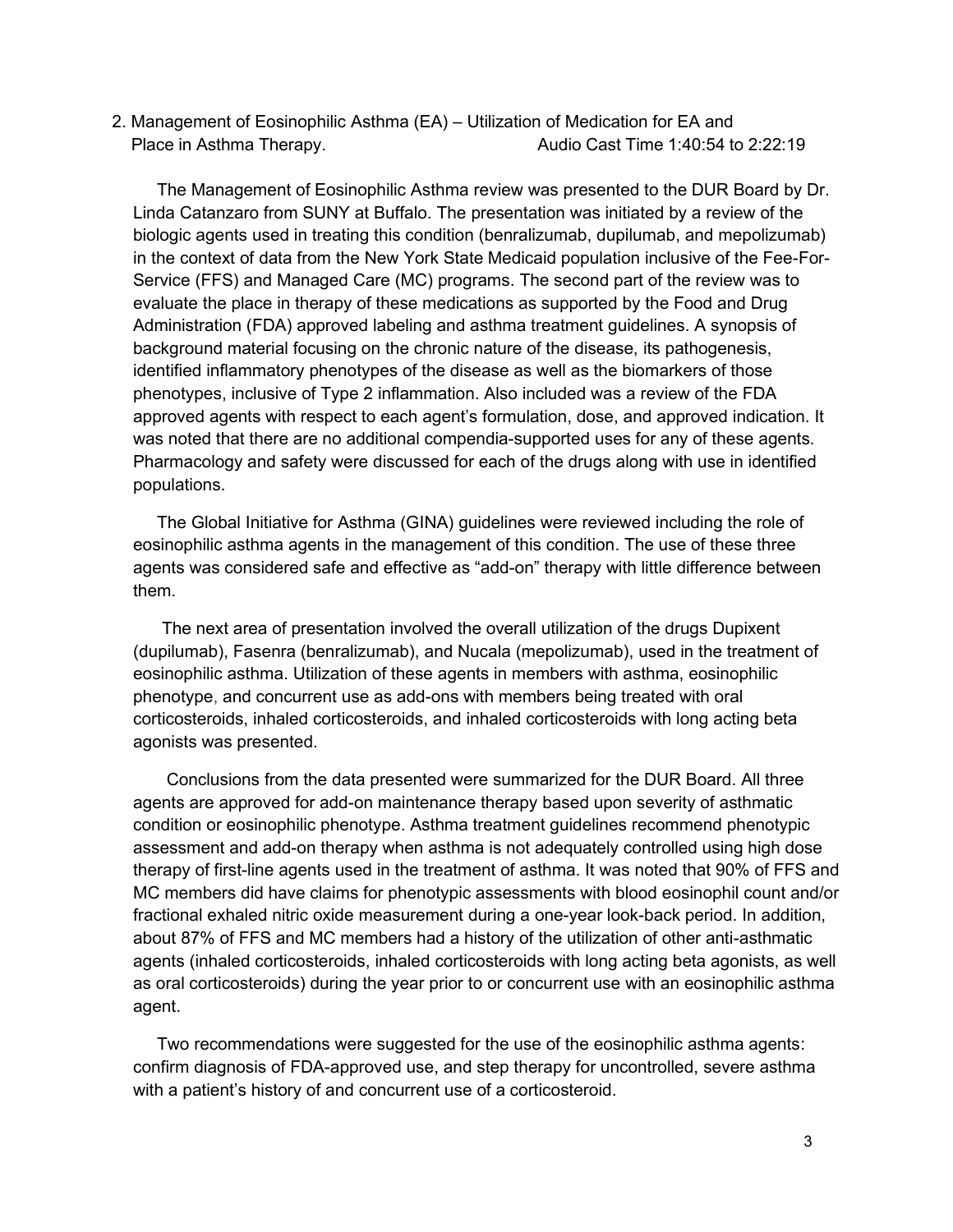| DOH Recommendation to the DUR Board                                                                                                |  |                 |                                    |  |  |
|------------------------------------------------------------------------------------------------------------------------------------|--|-----------------|------------------------------------|--|--|
|                                                                                                                                    |  |                 | Audio Cast Time 2:22:24 to 2:26:22 |  |  |
| Drug Utilization Review: Management of Eosinophilic Asthma (EA) – Utilization of<br><b>Medications for EA and Place in Therapy</b> |  |                 |                                    |  |  |
| <b>DOH Recommendation:</b>                                                                                                         |  |                 |                                    |  |  |
| Prior authorization is required when there is:                                                                                     |  |                 |                                    |  |  |
| 1) no history of corticosteroid utilization<br>and<br>2) no concurrent use of a corticosteroid                                     |  |                 |                                    |  |  |
| DUR Board vote: Yes 10                                                                                                             |  | No <sub>2</sub> | Abstentions 2                      |  |  |

#### **The DUR Board recessed for lunch at 12:00 pm No official business was conducted. The DUR Board returned from lunch at 1:00 pm.**

3. Management of Oral Second-Generation Antipsychotics (SGAs) – Utilization of SGAs and Maximum Daily Dosages (MDD). Audio Cast Time 2:27:26 to 2:54:55

 A drug utilization review by Dr. Irene Reilly, from SUNY at Buffalo, was presented to the DUR Board. The purpose was to examine the utilization of oral Second-Generation Antipsychotics (SGAs) and characterize the utilization in relation to MDDs recommended in the respective product labeling. Data was inclusive of the Medicaid Fee-For-Service (FFS) and Managed Care (MC) programs. Information regarding Food and Drug Administration (FDA) approved products, approved uses, approved age recommendations, maximum doses, compendia supported uses as well as respective pharmacology of the drugs in the review were outlined. This was followed by reference to selected guidelines (World Federation of Societies of Biological Psychiatry, Canadian Schizophrenia Guidelines and the Canadian Agency for Drugs and Technologies in Health) and literature reviews addressing low and high doses of selected products. The presentation then addressed SGA status within the New York Medicaid Fee-for-Service Preferred Drug Program as well as the current clinical criteria (step therapy, frequency, quantity and duration limits) relevant to these agents.

 The utilization review of the SGA's included the period from April 1, 2016 to June 30, 2019. A summary of oral SGA utilization by member as well as by claim was presented. Data presented was inclusive of both FFS and Managed Care utilization. A summary was also presented highlighting individual claims where oral SGAs exceeded their recommended maximum daily dose as well as identifying the oral SGAs prescribed in those claims.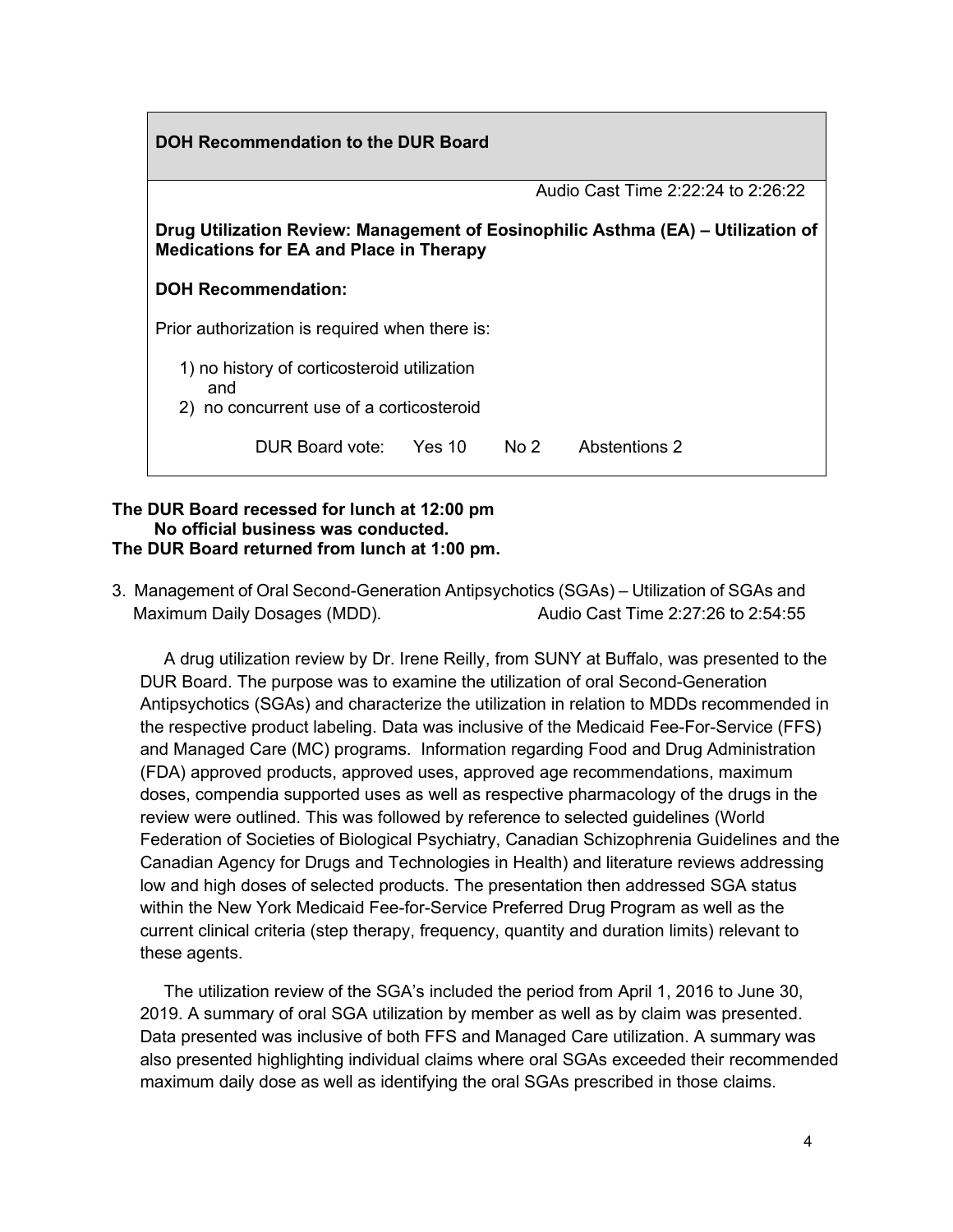Subsequent charts presented SGAs exceeding their highest maximum doses based on patient age and psychiatric diagnoses.

 It was summarized that most guidelines addressing dosing of SGAs recommend dose ranges found in the respective product labels. Few studies are available that addressed effects of high-dose SGAs even though there are significant safety concerns relating to dosing with this drug class. It was concluded that in the FFS and MC population, from State Fiscal Year 2017 through State Fiscal Year 2019, the number of members with equal to or greater than one claim for an oral SGA increased slightly. However, the number of claims for an oral SGA in the FFS population decreased slightly. The percentage of doses exceeding the MDD (as stated in the respective product label) was relatively low (below 2.4%) across the Medicaid population (FFS and MCO). The drug olanzapine was noted as having the highest percentage of claims exceeding the maximum daily dose in State Fiscal Year 2019. It was recommended to consider quantity limits for all oral SGAs consistent with the highest maximum daily doses recommended in the respective product label.

| DOH Recommendation to the DUR Board                                                                                                        |                        |  |      |                                    |  |
|--------------------------------------------------------------------------------------------------------------------------------------------|------------------------|--|------|------------------------------------|--|
|                                                                                                                                            |                        |  |      | Audio Cast Time 2:55:06 to 2:57:09 |  |
| Drug Utilization Review: Management of Oral Second-Generation Antipsychotics<br>(SGA) – Utilization of SGA and Maximum Daily Dosages (MDD) |                        |  |      |                                    |  |
| <b>DOH Recommendation:</b>                                                                                                                 |                        |  |      |                                    |  |
| Prior authorization is required when an oral SGA is utilized above the highest MDD<br>according to FDA labeling.                           |                        |  |      |                                    |  |
| • Prior authorization will not be required for members established on a dose<br>greater than the highest MDD.                              |                        |  |      |                                    |  |
|                                                                                                                                            | DUR Board vote: Yes 13 |  | No 0 | Abstentions 0                      |  |

## **D. Clinical Editing Updates**

The DUR Board was provided with updates on and evaluations of the following topics and, if applicable, recommended changes to the clinical editing:

1. Utilization Trends for Products Used for the Treatment of Opioid Use Disorder Audio Cast Time 1:04:57 to 1:33:55

 An edit evaluation of utilization trends for products used in the treatment of opioid use disorder was presented by Dr. Barbara Rogler from SUNY at Buffalo. The purpose was to assess the impact of currently employed clinical edits on opioid use disorder medications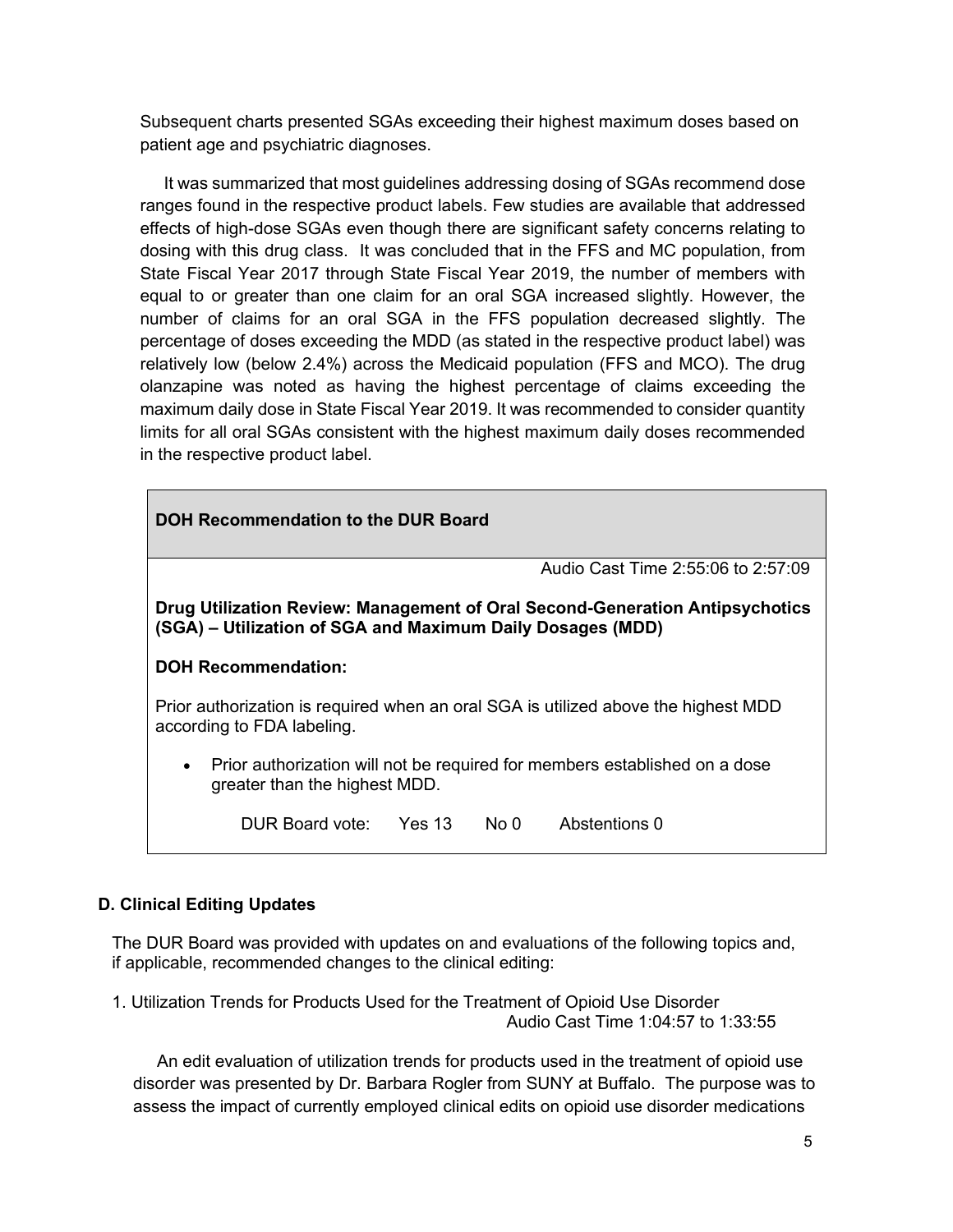within the New York State Medicaid Program inclusive of both the Fee-For-Service (FFS) and Managed Care (MC) populations.

 Background information included relevant state legislation, current coverage of medications used for opioid use disorder (OUD) therapy in the FFS program including Preferred Drug Program status, as well as patient diagnoses during the period in which they are treated. Utilization analysis was inclusive of both the FFS and MC programs.

 State Fiscal Years (SFY) 2017 through 2020 (partial year) were reviewed. Utilization data was presented in six parts. Part 1 presented the age and gender of members on OUD therapy in the FFS and MC programs. The data revealed that of those members undergoing OUD therapy, 60% were female and 40% were male. Part 2 presented claims utilization for all the products used by members being treated for OUD in the FFS and MC programs. Except for buprenorphine implants, the use of agents for OUD increased in both programs during the period reviewed. Part 3 to illustrated where the number of claims exceeded quantity limits established by the FFS and MC programs. On average 60% of the female members exceeded the quantity limit (the current edit exempts female members who are pregnant and/or breast feeding from the quantity limit) however utilization for greater than 180 days decreased to 26.6% over the review period. Part 4 followed treatment duration of members using the different medication OUD therapies. Part 5 showed the progression of members from OUD therapy with buprenorphine SL to buprenorphine/naloxone. This combination is the preferred maintenance treatment and the percentage of progression remained stable during the period of review. Part 6 looked at the effect of the current edit on members receiving buprenorphine products along with an opioid or a benzodiazepine for greater than or equal to 5 days. During the period of review, a 1% average increase in members was found to overlap with opioids and a 17.3% average decrease in members was found to overlap with a benzodiazepine.

 In conclusion, it was recommended to the DUR Board that the current FFS quantity limits and duration edits established for the products used for OUD in the Medicaid program remain in effect. In addition, a 30-day maximum supply of 60 tablets and 30 tablets be placed on the product buprenorphine/naloxone SL tablets (Zubsolv) 8.6mg/2.1 mg and 11.4mg/2.9 mg respectively.

### 2. Utilization Trends for Long-Acting Opioids Used for the Management of Pain. Audio Cast Time 0:14:42 to 0:29:06

 Dr. Barbara Rogler from SUNY at Buffalo presented a utilization review of Trends for Long Acting Opioids Used for the Management of Pain. Data was included from both the Medicaid Fee for Service (FFS) and Managed Care (MC) programs.

 A background review focused on the current criteria for opioid monitoring in the Medicaid FFS program. The purpose of the review was to evaluate long acting opioid (LAO) therapy exceeding the individual LAO quantity limit and to determine the average morphine milligram equivalents (MME) per day calculated for LAO claims. This review was a retrospective analysis with a timeframe of April 1, 2018 to March 21, 2019. In both FFS and MC, members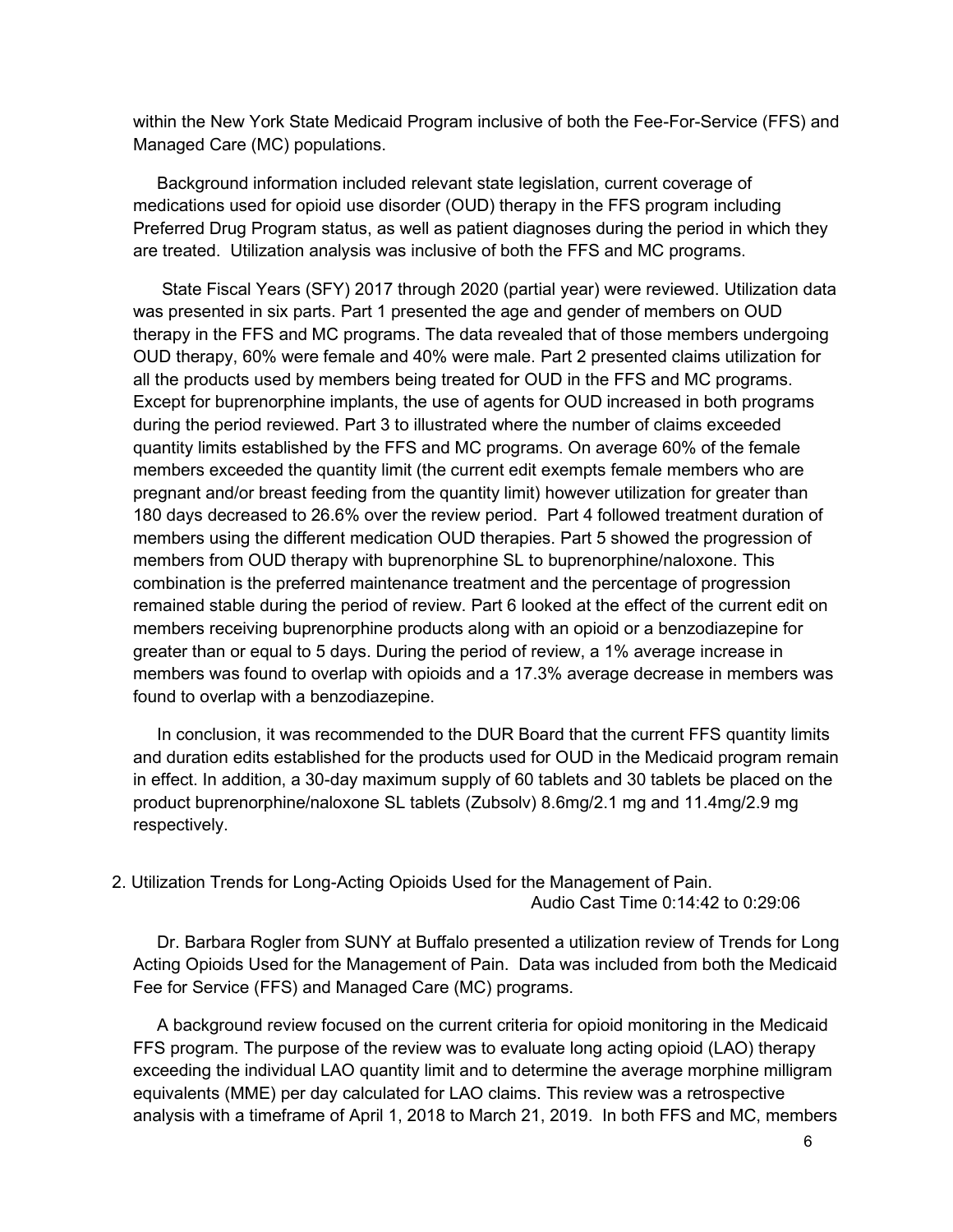with a diagnosis of cancer or sickle cell disease were excluded. The review showed that of the members receiving LAOs (both FFS and MCO), only 9% exceeded the quantity limits established by the Medicaid Program.

 Data was presented establishing the calculated morphine milligram equivalents per day based upon Food and Drug Administration (FDA) approved dosing information. Data identified that of members taking opioids for non-acute pain, 3.0% of opioid naïve members had an average equal to or greater than 90 MME and 8.7% of non-opioid naïve members utilized equal to or greater than 90 MME.

 In summary, it was concluded that current NYS Medicaid LAO quantity limits have been effective, 9% of members exceeded the NYS Medicaid LAO quantity limits per claim during this time frame. It was recommended to continue with current LAO quantity limits.

### **E. General Program Updates**

The DUR Board was provided information associated with the following initiative and programs:

1. Medicaid Retrospective Drug Utilization Review (RetroDUR) – Fluoroquinolone Project. Audio Cast Time 2:57:19 to 3:15:36

 A RetroDUR Program update was presented by Dr. Michael Krajewski from SUNY at Buffalo. The update was an assessment of a mailed letter intervention to promote appropriate use of the fluoroquinolone class of antibiotics.

 In 2016 the Food and Drug Administration (FDA) issued a warning regarding the risks associated with the use of fluoroquinolone antibiotics. It stated that the risks of therapy with this class of antibiotics outweighs their benefit in selected infectious processes (acute bacterial sinusitis, acute bacterial exacerbation of chronic bronchitis, and uncomplicated urinary tract infections). The intervention letter was intended to reinforce the FDA message and labeling changes. Aggregated pharmacy claims were reviewed to assess the letter's effect and the results were reported to the Board.

 Background information of FDA warnings was reviewed beginning from the class' entry into the marketplace to the latest warning of aortic ruptures or tears. The letter's contents detailed the FDA safety communications and the nature of adverse events associated with fluoroquinolone use, as well as therapeutic alternatives to the fluoroquinolone class. Fluroquinolone utilization pre- and post- intervention was evaluated.

 The report concluded that the educational letter appears to have had a modest effect (15.1%) on decreasing potentially inappropriate fluoroquinolone prescribing in targeted prescribers. It was acknowledged that the letter may not have been the only influence for any changes in prescribing habits during this time period.